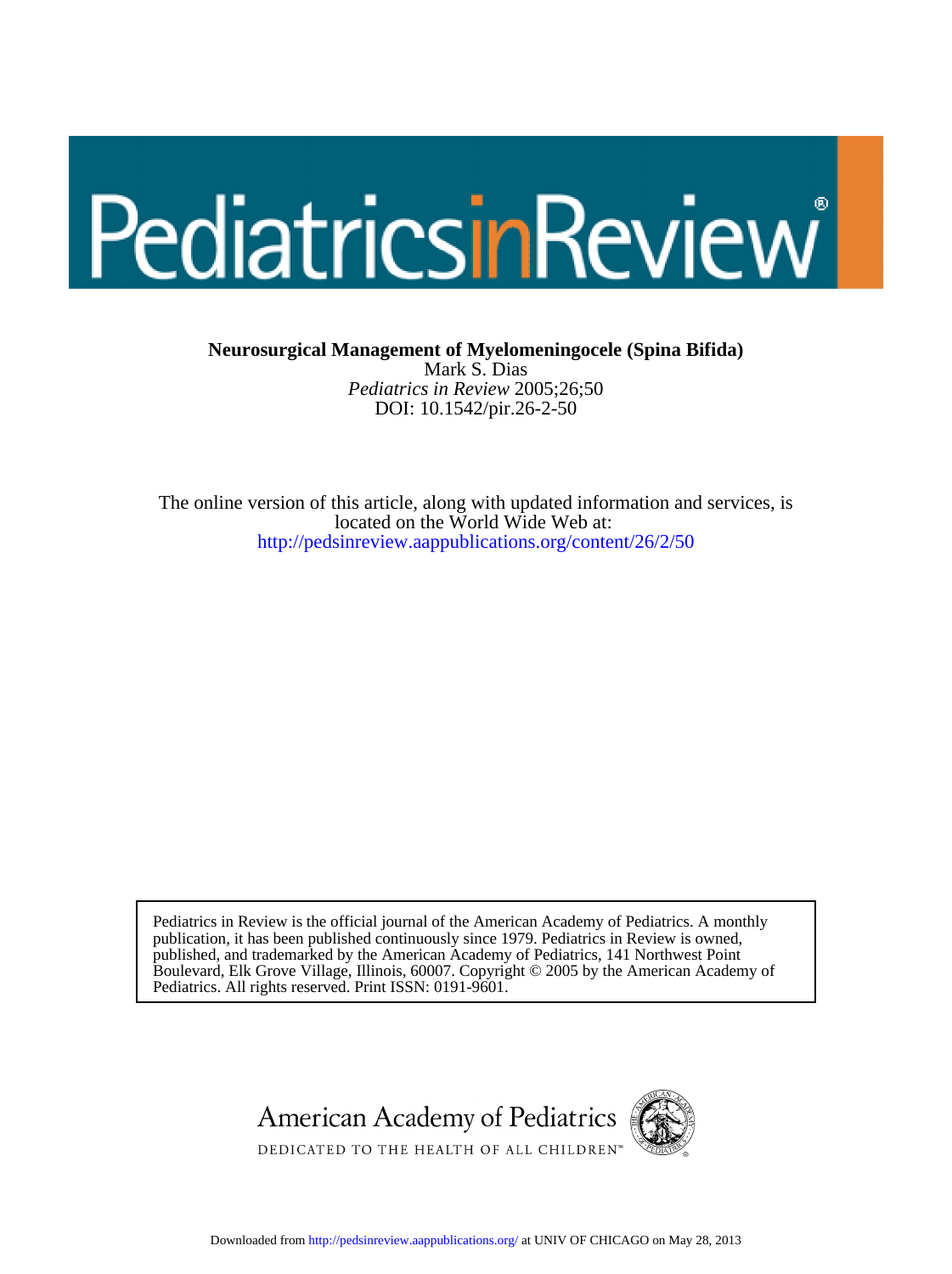# **Neurosurgical Management of Myelomeningocele (Spina Bifida)**

Mark S. Dias, MD, FAAP\* **CODICCIVES** After completing this article, readers should be able to:

- **1. Understand the outcomes regarding survival, cognitive abilities, ambulation capacities, and urologic functions for the child who has a myelomeningocele.**
- **2. Appreciate the importance of folate in the pathogenesis of myelomeningoceles and the rationale for periconceptional folate supplementation in the prevention of neural tube defects.**
- **3. Describe the initial neurosurgical care and rationale for neurosurgical treatment for the child who has a myelomeningocele.**
- **4. Discuss the common presenting features of a shunt malfunction in the child who has a myelomeningocele.**
- **5. Understand the significance and describe the management of the child who has signs or symptoms of shunt malfunction and no change in ventricular size on imaging studies.**
- **6. Discuss the importance of considering shunt malfunction before initiating other neurosurgical treatments for the deteriorating child who has a myelomeningocele.**
- **7. Describe the common signs and symptoms of spinal cord tethering, Chiari malformation, and syringomyelia, and the surgical options for each.**

## **Introduction**

Myelomeningocele (spina bifida) is the most common congenital neurologic malformation compatible with life. Therefore, every busy pediatric practice includes at least a few children who have spina bifida, and it is important for the primary care clinician to have a practical working knowledge about the unique and important problems that face this group of children. The incidence of myelomeningocele in the United States is between 0.41 and 1.43 per 1,000 live births (1) and is lower among African-Americans than Caucasians. Native Africans have a very low incidence of 0.1 per 1,000 live births. (2) The incidence of myelomeningocele in the United States and worldwide has declined significantly over the past 3 decades. (2) This decline has been attributed, in part, to improved maternal nutrition and periconceptional vitamin supplementation and to wider availability of prenatal diagnostic tests with a corresponding increase in the number of elective terminations. However, these factors account for only a portion of the decline, and other reasons are not yet known.

Myelomeningocele represents a localized failure of the embryonic neural tube (the forerunner of the brain and spinal cord) to close properly, likely due to a disruption of the interactions among many complex environmental, teratogenic, and genetic factors. A hereditary component is suggested by the higher incidence in families already having one or more affected children. The odds of the parents of a child who has myelomeningocele having a second affected child increases to 3% to 4%, and the odds for a third affected child among those already having two children who have the disorder is 10%.

One identified environmental factor in the embryology of myelomeningocele is the vitamin folic acid (folate) and its metabolites. Periconceptional administration of supplemental folate in both noncontrolled and randomized, placebo-controlled studies has reduced the recurrence rate among women who have had a previously affected pregnancy

\*Associate Professor of Neurosurgery, Pennsylvania State University College of Medicine and Milton S. Hershey Medical Center, Hershey, Pa.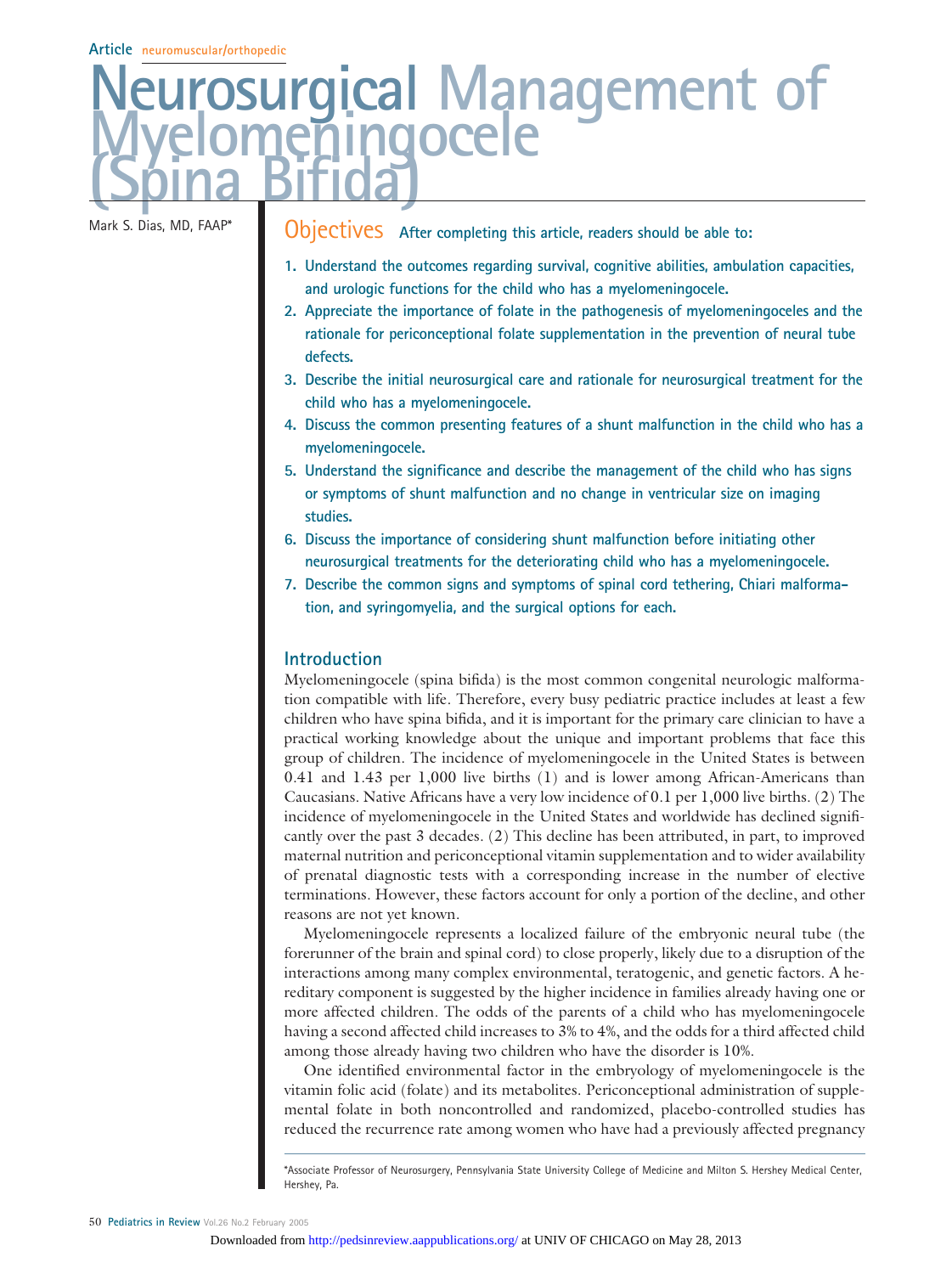(at a dose of 4 mg or  $4,000 \text{~mag/d}$ ) as well as among women who never have had a child who has a myelomeningocele (at a dose of 0.4 mg or 400 mcg/d). However, studies of serum and red blood cell folate levels among mothers of infants who have myelomeningocele have produced inconsistent results. More recent attention has focused on the suggestion that neural tube defects are caused not by a deficiency of folate but by enzymatic abnormalities involving metabolic pathways that require folate and its metabolites tetrahydrofolate and 5-methyltetrahydrofolate, (3) abnormalities that could be overcome with folate supplementation.

Children who have spina bifida comprise one of the largest groups of patients for whom pediatric neurosurgeons care. Their management often is extraordinarily complex and may require the integrated efforts of caregivers from many disciplines, including neurosurgeons, orthopedists, urologists, physiatrists, physical and occu-

# **Periconceptual<br>administration of supplemental folic acid has<br>reduced the recurrence rate among women<br>who have had a previously affected child as<br>well as among women who have never had<br>such a child.**

pational therapists, orthotists, gastroenterologists, endocrinologists, speech and swallowing experts, pulmonologists, and intensivists. Use of a spina bifida team, in which a core of dedicated clinicians and staff provide coordinated, multidisciplinary care, results in the best opportunity to minister comprehensively to the child who has spina bifida, with medical care both higher in quality and ultimately less expensive. (4)

Treatment of children who have myelomeningoceles has undergone a striking evolution over the past several decades. From the early 1900s, improvements in surgical techniques have allowed early closure of the back wound with no infection resulting. The introduction of effective cerebrospinal fluid (CSF) shunting systems in the 1950s led to dramatic improvements in the treatment of hydrocephalus. The introduction of clean intermittent catheterization (CIC) for the treatment of associated neurogenic bladder dysfunction dramatically reduced the

mortality from chronic renal failure. More recently, the following have led to improved long-term function and quality of life for many affected children: 1) treatment of the symptomatic Chiari malformation by posterior fossa and cervical decompression, 2) treatment of progressive spinal cord dysfunction by spinal cord untethering and shunting of syringomyelia, and 3) aggressive orthopedic management of spinal and lower extremity deformities.

### **Critical Decisions**

Perhaps the greatest change has occurred in attitude. In the past, many physicians considered treatment of children who had myelomeningocele to be cruel, believing it more merciful to allow them to die. In 1971, in an effort to decide better which patients should be treated, the "Lorber criteria" were developed to allow withholding of treatment from certain infants who had myelomeningoceles. (5) The Lorber criteria included: 1) the presence

> of severe hydrocephalus at birth, 2) total paraplegia, 3) spinal kyphosis at birth, and 4) any additional birth defect. However, none of these criteria, either in isolation or in combination, is an entirely accurate predictor of outcome. (6) Moreover, the outcome of children treated without regard to selection criteria (nonselective treatment) (7) compares favorably with those from Lorber's and others' series  $(8)(9)(10)$  in which selection was employed. A comparison of the unselected series by McLone (7) with the selected series of Lorber and Salfield (10) shows that the

mortality rate for the unselected group was comparable to that of the "best" infants from the selected group. Overall mortality for the unselected group was 15% and that for the selected group (including those infants who were believed to be poor risks and, therefore, were allowed to die) was nearly 70%. Intelligence quotients (IQs) for the "best" infants from the selected group were only slightly higher than those in the unselected group (15% more children having normal IQs) and were more than offset by the tremendous increase in mortality. Examined from a different perspective, 60% of the children from the selected group who were allowed to die would have been "competitive" if they had been allowed to survive. (7) Finally, only 13 of 300 parents admitted to regret over their decision to treat their child; remarkably, 9 of the 13 regretted their initial decision not to treat their child. (6)

This is not to say that every child who has a myelome-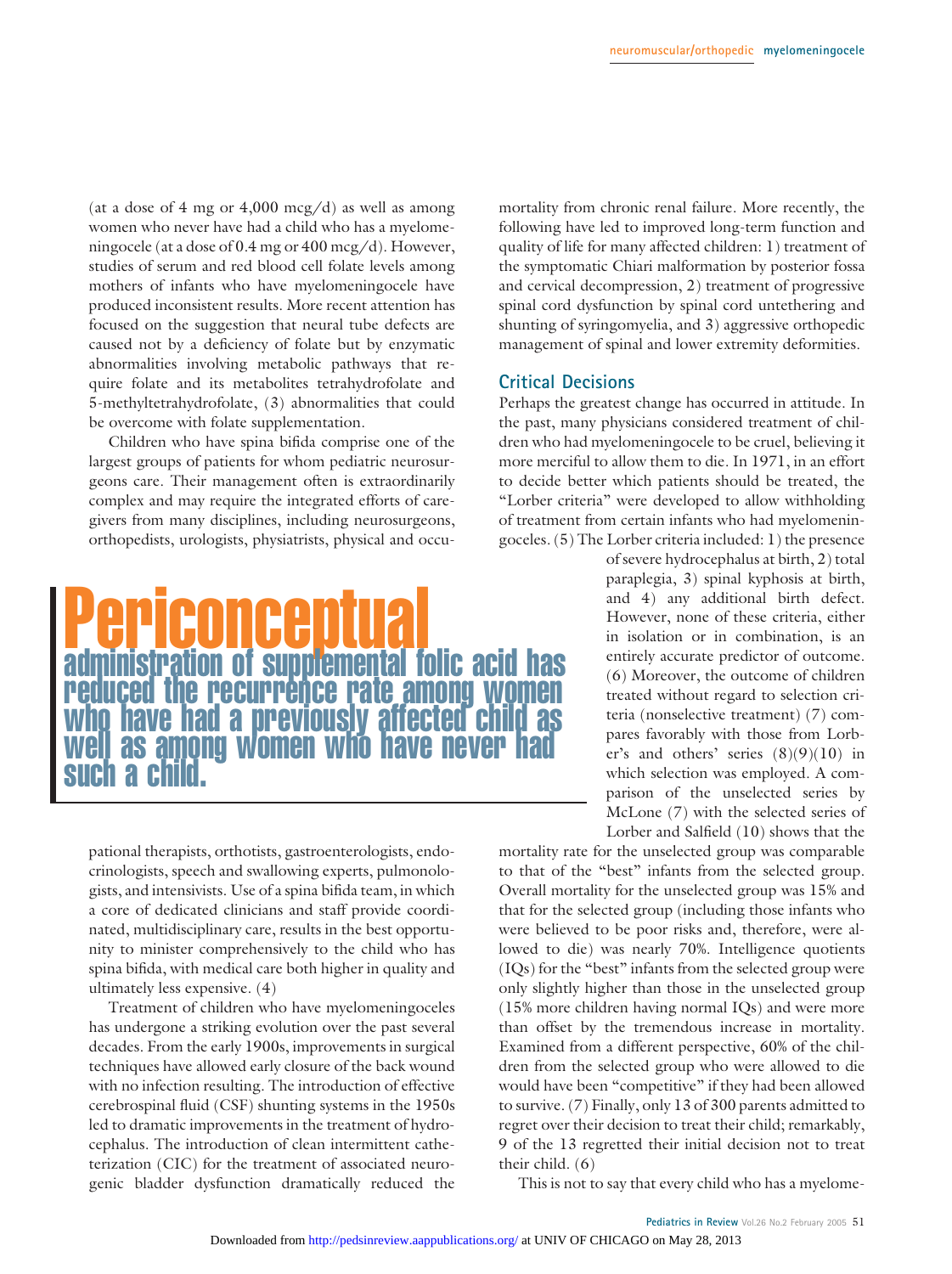ningocele should be treated. Children who have multiple severe or potentially fatal associated malformations and those who have severe chromosomal abnormalities may not be chosen for treatment. However, the decision to withhold treatment from any child should be individualized and made only after a frank and realistic discussion with the parents about the chances for meaningful survival. The children for whom medical care should be withheld generally comprise fewer than 1% of infants born with myelomeningoceles.

The parents of children who have myelomeningoceles are overwhelmed initially with the complexity of the disorder that afflicts their infant. Confused and often frightened, they usually follow the suggestions of the treating physician. Accordingly, it is incumbent on physicians to present an accurate picture of the nature of the myelomeningocele; the likely sequelae of the malformation; and the outlook for intellectual, sensorimotor, urinary, sexual, and societal function. Although each clinician has an inherent bias based on personal, ethical, or religious principles, we must refrain from transmitting

this bias to the parents because it is they rather than we who will shoulder the burdens and share the joys of caring for their child.

### **Prognosis**

A few facts are important to transmit accurately to the parents. First, nearly all children who have myelomeningocele survive ini-

tially with proper treatment,  $(11)(12)$  although a few children succumb each year, most commonly to the Chiari malformation in infancy and to unrecognized shunt obstruction in later life. Hindbrain dysfunction is the most frequent cause of death in infancy because of associated stridor, apnea, and aspiration pneumonitis. (13) The long-term mortality can be as high as 35% to 50% by adulthood. (14)(15)(16) Approximately 75% of children who have myelomeningoceles have IQs higher than 80, and this figure is not affected significantly by the presence or absence of hydrocephalus. (13)(17) (18)(19)(20) However, among those whose intelligence is normal,  $60\%$  are learning disabled,  $(18)(21)(22)$  with the most common feature being a nonverbal learning disability. Verbal scores typically are better than performance scores, and particular deficits are seen in mathematics, sequencing of information, visual perceptual skills, and problem solving.

Approximately 60% to 70% of surviving children can ambulate well enough to function in the community.

 $(21)(23)(24)$  Ambulation obviously is highly dependent on and directly correlated with sensorimotor level. (23) Excluding children who have severe developmental delays and hypotonia (accounting for about 13% of patients), 89% of preadolescent children, including 100% of those who have low lumbar and sacral level lesions and 63% of those who have higher level lesions, are community ambulators when they receive aggressive multidisciplinary orthopedic and neurosurgical management. (21) After adolescence, however, community ambulation decreases to about 50% because it becomes more energyefficient to use a wheelchair. (13) Orthopedic procedures are common; (24)(25) in one study of 206 unselected children who were followed for 6 months to 18 years, 64% underwent at least one orthopedic procedure and an average of 5.4 procedures were performed per patient. (24)

Urologic social continence (free of urinary incontinence in social situations with or without CIC) can be achieved in about 85% of school-age children. (11)(26) (27)(28) Most have chronic constipation, and bowel regimens are important to avoid obstipation. Although



almost all people who have myelomeningocele have abnormal genital sensation, about 66% of boys report at least some feeling, and 70% to 75% report the ability to achieve erections, although many are reflexive. An objective assessment of 15 selected male patients by Sandler and colleagues showed that 60% had objective evidence of at least nocturnal erections. (29) Ejaculation and reproduction are possible, although oligospermia (of uncertain cause) is reported.

Despite their handicaps, many children who have myelomeningoceles grow up to be contributing members of society. Some 82% of adult patients are independent in activities of daily living, and 30% attend or finish college. However, only 32% are gainfully employed. (30) An increasing problem for many is navigating the transition from childhood to adult care clinicians and maintaining access to appropriate health care in adulthood.

### **Therapy**

From a neurosurgical perspective, essentially all children must have their myelomeningocele repaired at birth, and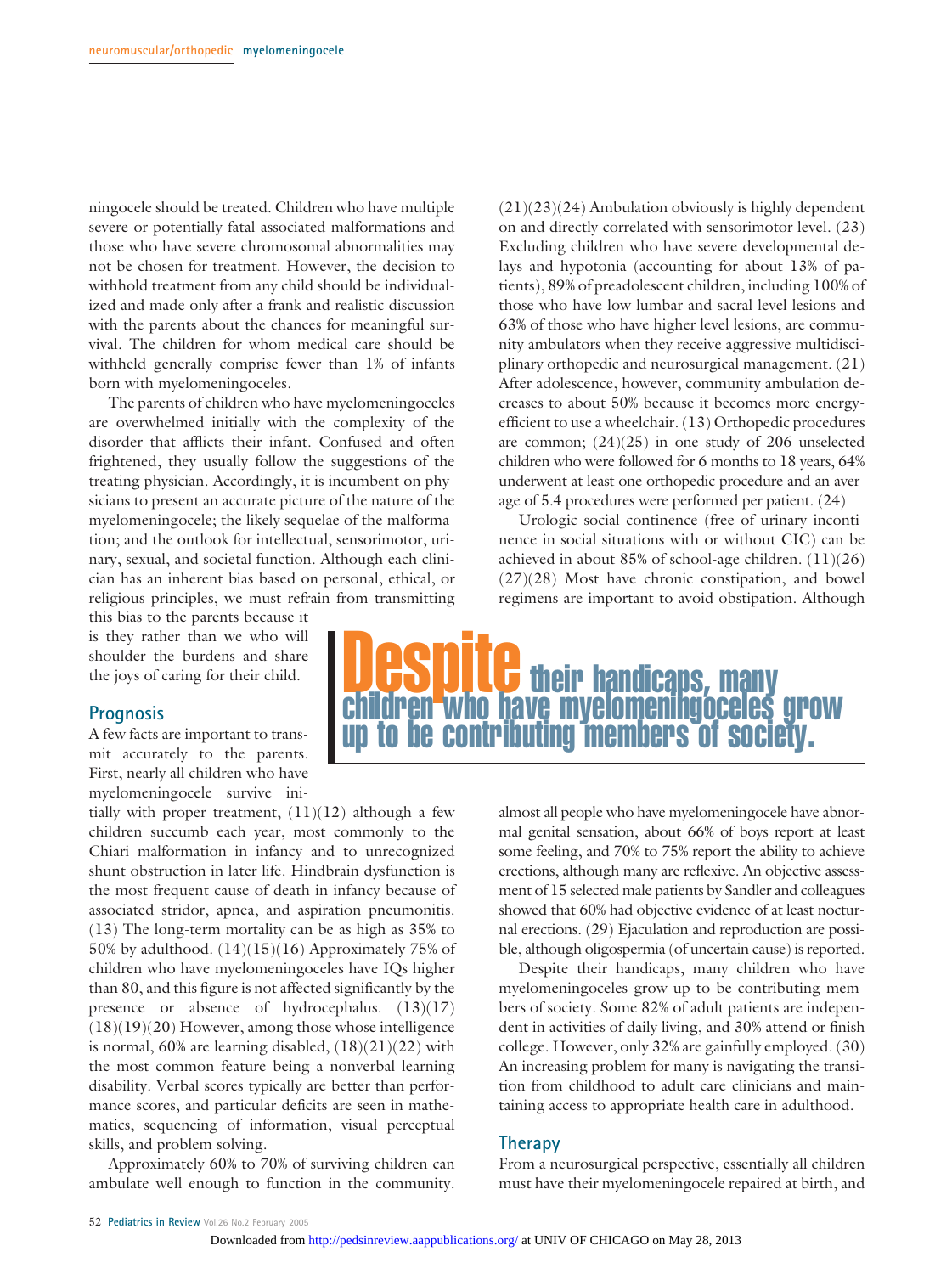

**Figure 1. Large myelomeningocele in a newborn. Arrows point to the exposed placode (open spinal cord). The surrounding tissue is dysplastic epithelium**

80% to 90% ultimately require a shunt for control of hydrocephalus. (11)(13)(21) Further, 30% to 40% of those receiving shunts require at least one shunt revision during the subsequent year, 60% within 5 years, and 85% within 10 years. (13)(31) About 33% of children require spinal cord untethering, and 15% to 35% undergo occipitocervical decompression of the Chiari malformation for neurologic deterioration at some point in their lives.

At the time of the child's birth, the myelomeningocele placode (Fig. 1) should be protected from external mechanical trauma and desiccation and kept as clean as possible because the malformation may contain functional neural tissue and frequently leaks CSF. The malformation is covered best with gauze dressings soaked in sterile saline solution. Iodine-containing compounds such as povidone-iodine should be avoided because they may injure the exposed tissues further. Plastic wrap may be placed atop the gauze to keep the dressings moist. Sensorimotor function can be assessed by observing the spontaneous movements of the legs and feet and the response to pinprick stimulation. In addition, muscle imbalance produces characteristic postures of the lower limbs and gives a good indication of sensorimotor level. Imbalances between iliopsoas and quadriceps in the infant who has an upper lumbar level lesion results in a flexed hip deformity, imbalances between quadriceps and hamstrings in the infant who has a mid-lumbar level lesion produces a characteristic knee extension deformity, and imbalances between foot dorsi- and plantarflexors in the infant who has a low lumbar level lesion produces a dorsiflexed ankle (rocker bottom) deformity.

The malformation should be closed surgically within the first 1 to 3 days after birth to avoid meningitis or other complications. Hydrocephalus is apparent in about two thirds of newborns and develops over days to weeks after the closure in most of the remainder. Symptoms and signs of hydrocephalus include macrocrania, a bulging fontanelle, split sutures, sunsetting eyes, poor feeding, vomiting, irritability or lethargy, apnea or bradycardia, and leakage of CSF from the closed repair site. Hydrocephalus also can promote or exacerbate symptoms from the Chiari malformation. Enlarged ventricles are identified readily on cranial ultrasonography, computed

tomography (CT), or magnetic resonance imaging (MRI); serial imaging studies often show increasing ventricle size. Hydrocephalus is treated with a ventricular shunt. Those who have severe hydrocephalus at birth may be treated either with a shunt inserted contemporaneous with the myelomeningocele closure (with no demonstrated increased risk of shunt infection or other complications) or with temporary CSF diversion via external ventricular drainage to a closed collection system at the bedside for several days, followed later by a permanent shunt. For the remainder of patients, treatment generally is delayed until the need for a shunt becomes apparent (usually within days to weeks after the myelomeningocele repair). A ventriculoperitoneal shunt is employed most commonly; ventriculoatrial shunts now are used rarely because of the increased risk of significant complications such as sepsis, endocarditis, and shunt nephropathy.

Although 80% to 90% of children who have myelomeningocele ultimately require a shunt, a shunt commits both the patient and physician to a lifelong struggle to maintain shunt patency. Even a functioning shunt wreaks havoc on the patient and family because signs of shunt malfunction (eg, headache, nausea, vomiting, listlessness) are confused easily with a viral syndrome and can prompt another visit to the physician or hospital. Finally, most children who have myelomeningocele and shunted hydrocephalus are considered shunt-dependent for life. (32) Therefore, shunts should be provided only to those

Pediatrics in Review Vol.26 No.2 February 2005 53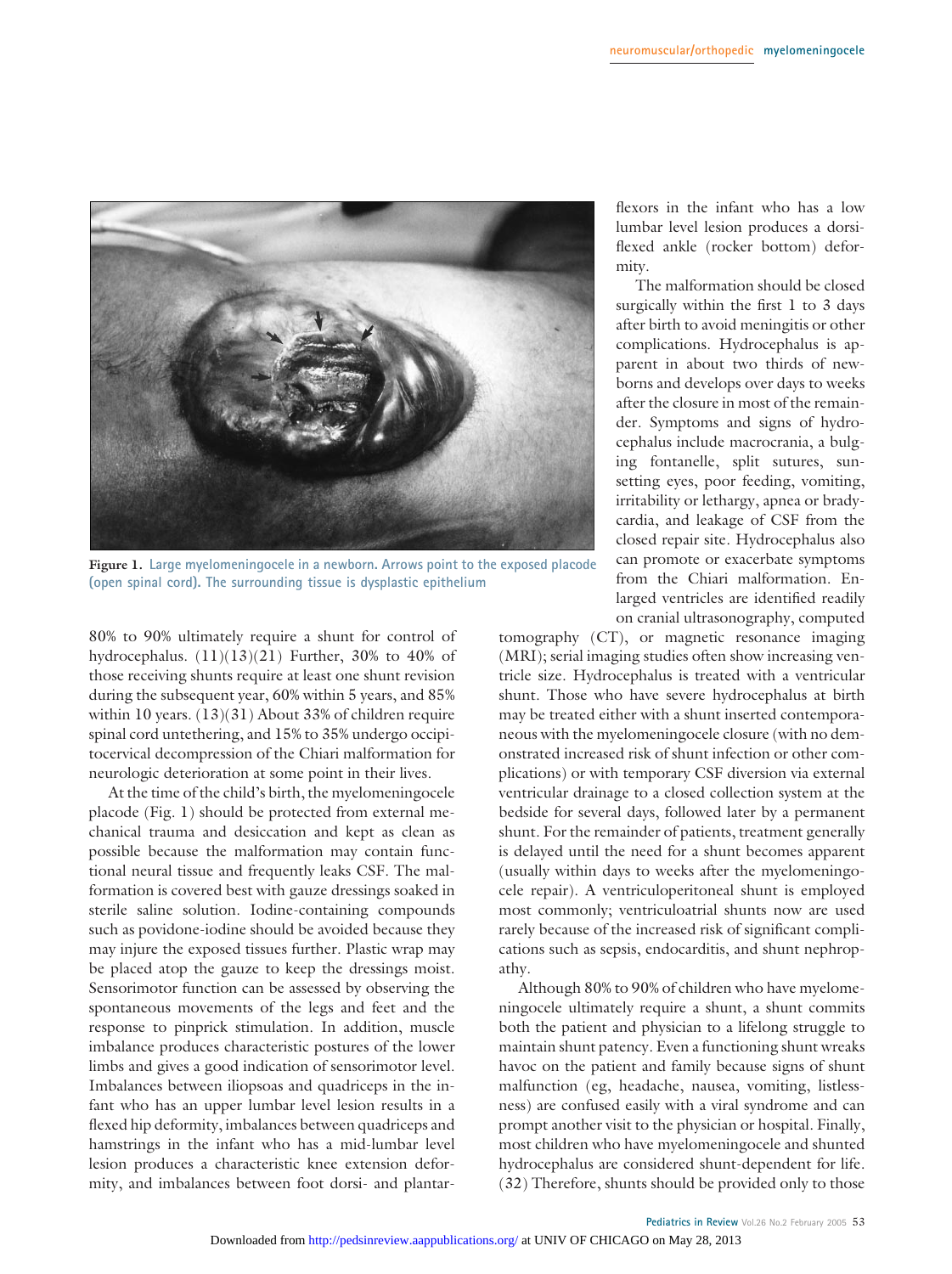children whose need has been demonstrated. Asymptomatic infants who have stable mild or moderate hydrocephalus and a cortical mantle of at least 3.5 cm may be observed safely for up to 5 months without shunting with no demonstrated deleterious effect.

The long-term follow-up of individuals who have myelomeningocele is accomplished best through a consistent partnership between the primary care practitioner and a multidisciplinary team of dedicated pediatric medical and surgical specialists who evaluate the child regularly. The evaluation of shunt function (and malfunction) might be the most critical part of this partnership. The evaluation of potential shunt malfunction is the most worrisome and time-consuming activity for both individuals who have myelomeningocele and their caregivers. The signs and symptoms of shunt malfunction in these individuals are legion and often can confuse even the most experienced clinician. The oft-quoted signs and symptoms of intracranial hypertension, including headache, nausea and vomiting, poor feeding, listlessness or lethargy, sun-setting eyes, or extraocular abduction pal-

sies, although indicative of a shunt malfunction, may be absent. In addition, a shunt malfunction in this population may manifest as: 1) cognitive changes such as a decline in school performance or worsening behavior; 2) the onset of, or change in the frequency of, seizures without another demonstrable cause; 3) a change in mo-

tor performance such as a decrease in muscle strength, loss of previously acquired motor skills, or increase in spasticity in either upper or lower extremities; 4) a change in ambulation without another definable cause; 5) a change in urinary or bowel function (more frequent "accidents" or urinary tract infections or an increase in catheterization frequency); 6) a change in lower cranial nerve function suggestive of hindbrain dysfunction; 7) pain in the back, particularly at the myelomeningocele repair site; or 8) worsening scoliosis or lower extremity orthopedic deformities. Once a shunt is placed, any subsequent deterioration in neurologic, orthopedic*,* or urologic function should prompt an investigation of the shunt to exclude a malfunction before any other treatment is rendered. Finally, because papilledema may be the only sign of shunt malfunction in a few individuals, every physician encounter should include a funduscopic examination.

The evaluation of a child suspected of having a shunt malfunction usually includes CT to evaluate ventricular

size. Most shunt malfunctions are accompanied by an increase in the ventricle size compared with baseline scans. Unfortunately, baseline scans are not always available, and the presence of "normal" ventricles on CT does not exclude a shunt malfunction. Moreover, up to 15% to 20% of patients who have shunt malfunction have little or no change in ventricle size, necessitating the diagnosis of shunt malfunction solely on clinical grounds. Parents' assessments of their children's clinical condition can be extremely important in these circumstances and never should be ignored. Any patient who has significant symptoms or signs suggesting shunt malfunction should be referred to a neurosurgeon. The need to consider the shunt first when assessing the child who has a myelomeningocele cannot be overemphasized; nowhere else in pediatric neurosurgery is clinical judgment so important and misjudgment so treacherous.

### **The Chiari II Malformation**

Some 98% of children who have myelomeningoceles have an associated Chiari II malformation (Fig. 2) con-



sisting of caudal displacement of the cerebellar tonsils and vermis, caudal medulla, and variably the fourth ventricle into the cervical spinal canal. The Chiari II malformation also incorporates a number of other brain malformations (eg, callosal dysgenesis, abnormalities of neuronal migration and brain sulcation) that likely are responsible for the learning disabilities faced by affected children. Chiari II malformation, therefore, is considered a "pancerebral malformation." Although anatomically present in nearly every child who has a myelomeningocele, it results in significant problems severe enough to require surgical treatment in only 15% to 35% of patients. Symptoms may develop at any age but are most common during infancy. Disorders of swallowing, representing disordered lower cranial nerve or brainstem function, are the most frequent clinical manifestations and may include choking on foods (particularly liquids), nasal regurgitation during drinking, and frequent vomiting or significant gastroesophageal reflux. (33) Among the other signs of lower brainstem dysfunction are repeated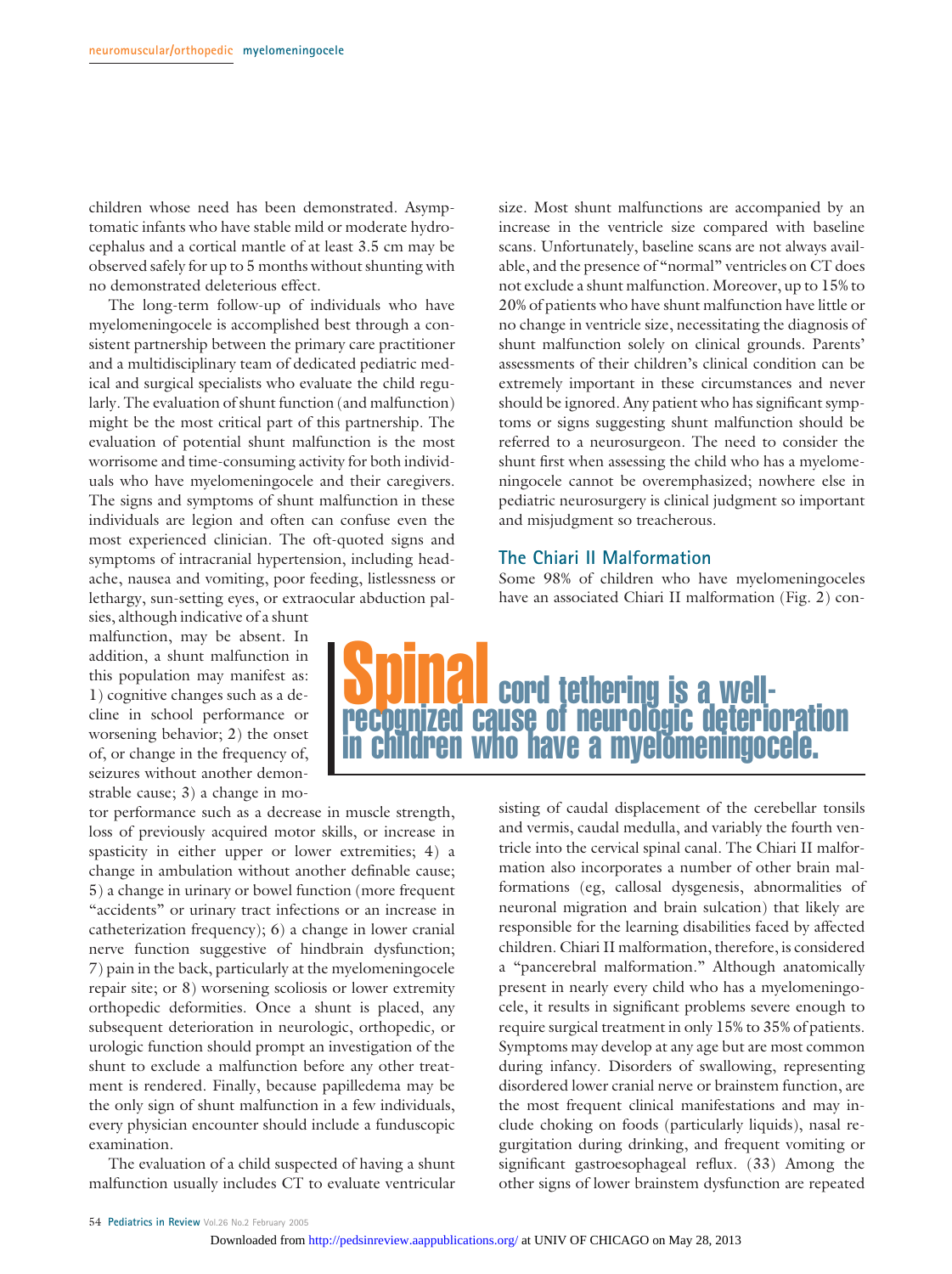

**Figure 2. Sagittal T1-weighted MRI of the posterior fossa and cervical and thoracic spinal cord of a child who has a myelomeningocele. A Chiari II malformation is evident, with the inferior cerebellar vermis (large white arrows) and medulla projecting well below the level of the foramen magnum. There also is a syringomyelia (small white arrows) that spans C6 to T2 superiorly and from T5 inferiorly, extending to the bottom of the figure.**

aspiration pneumonia, dysarthria, apnea or cyanotic spells, inspiratory stridor, and a hoarse or high-pitched cry. Newborns who have symptomatic Chiari II malformations may have soft, feeble cries and, therefore, may be described as "good" babies by nursery personnel. (34) Other signs and symptoms of the Chiari II malformation, particularly in older children and adults, may include weakness or spasticity of the upper extremities, pain (headache or neck pain), cerebellar dysfunction, oculomotor changes, and scoliosis.

The Chiari II malformation is evaluated anatomically

with MRI. Associated hydrocephalus, syringomyelia, and spinal cord tethering may be evaluated simultaneously. The decision to treat the Chiari II malformation surgically depends on the magnitude, duration, and type of symptoms. For example, the parents of most children who have myelomeningocele describe some sort of "food intolerance" in their children, who have a more sensitive gag reflex, intolerance for certain food textures, and frequent vomiting when eating certain foods. Many of these symptoms improve or resolve with time and do not require treatment. Similarly, infants who have mild, nonprogressive symptoms may be followed expectantly; many improve spontaneously. On the other hand, children who have vocal cord weakness or paralysis, significant stridor, apnea, aspiration, or sensorimotor deterioration are considered potential surgical candidates. The surgical approach to these patients entails initially addressing any associated hydrocephalus, either by providing shunts for infants who have hydrocephalus and do not yet have a shunt or by excluding a shunt malfunction in those who have one. In many cases, effective treatment of the hydrocephalus can eliminate symptoms. For the remainder or patients, direct surgical repair of the Chiari II malformation is undertaken.

The surgical approach involves decompression of the medulla and upper cervical spinal cord followed by insertion of a dural patch graft (duraplasty) to expand the cervical dural sac. Other procedures, such as opening or stenting the fourth ventricle (in the absence of fourth ventricular enlargement) or plugging the obex, have not proven to be of significant additional benefit and largely have been discarded. Cervical laminectomy is carried out to below the most inferior level of the cerebellar tonsils, and a generous patch graft (of periosteum, cadaver dura, or bovine pericardium) is sewn to the dural edges to create a more capacious dural sac. Surgical outcome depends on the patient's age and presentation. Patients whose symptoms are obvious at the time of birth generally fare poorly; postmortem studies often demonstrate a disorganized and chaotic brainstem architecture. (35) Many of these newborns require tracheostomies, Nissen fundoplications, and gastrostomy feeding tubes because of persistent swallowing difficulties, vocal cord palsies, repeated episodes of aspiration pneumonia, and gastroesophageal reflux despite surgical decompression. In contrast, older infants and children often improve following decompression, particularly if it is performed before severe and irreparable damage to the brainstem has occurred. (33) Overall, swallowing and other brainstem abnormalities improve in about 50% of patients;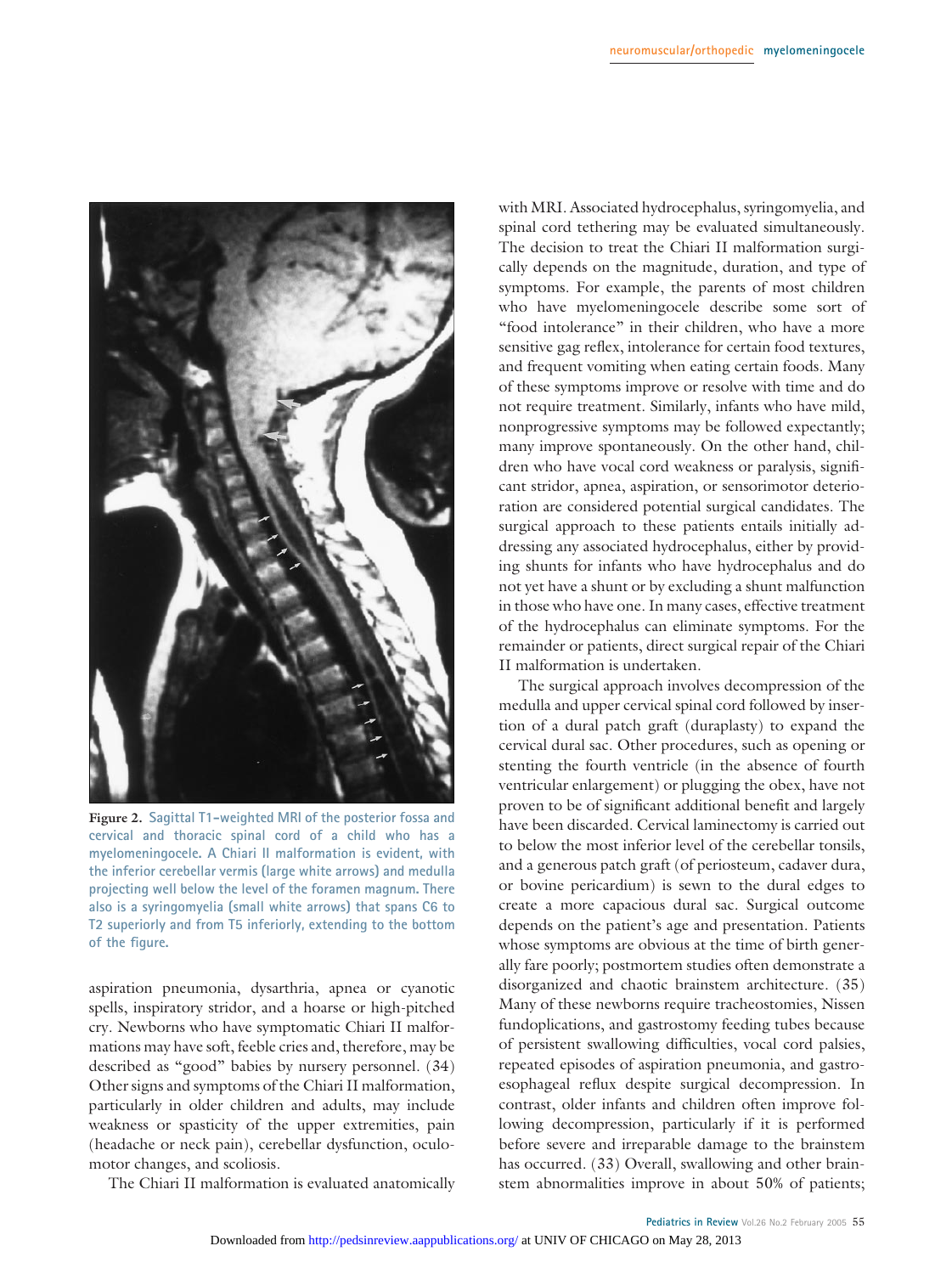upper extremity weakness, cerebellar dysfunction, and pain improve in more than 80%.

### **The Tethered Cord**

Spinal cord tethering (Fig. 3) is another well-recognized cause of neurologic deterioration in children who have myelomeningoceles and may produce delayed and progressive neurologic deficits, urologic dysfunction, or orthopedic deformities. (36)(37)(38)(39)(40)(41)(42)(43) Although anatomically present and visible on imaging studies in virtually every child who has myelomeningocele, only about one third require surgical treatment. Untethering is reserved for those having progressive symptoms or signs of tethering. Growth and development of the vertebral column may stretch the tethered spinal cord progressively; the increased incidence of the tethered cord syndrome during periods of rapid growth  $(37)(44)(45)(46)$  supports this concept. In addition, intermittent and transient traction on the tethered spinal cord may increase with flexion movements of the pelvis or spine (47) and contribute to repetitive neurologic injury. Several studies have documented improvement or stabilization of neurologic function, (37)(41)  $(44)(48)(49)(50)$  urologic disorders,  $(38)$  and orthopedic deformities (39)(42)(43) after untethering.

It should be emphasized that tethered cord syndrome in the patient who has a myelomeningocele is diagnosed on clinical rather than on radiologic grounds. A vigilant eye; keen clinical judgment; and objective, accurate, and reproducible means of evaluating patients (eg, serial manual muscle testing, urodynamics, scoliosis radiographs) are necessary to evaluate and follow the child who has a tethered spinal cord. Signs and symptoms of spinal cord tethering may include: 1) pain, either in the back or legs; 2) motor deterioration, manifested as a decrease in muscle strength or an increase in tone (spasticity); 3) a change in sensory level; 4) a change in bowel or bladder function (clinical change or changes on urodynamic studies); 5) a deterioration in gait; and 6) progressive orthopedic deformities, either in the lower extremities (hip dislocation, pes cavus, equinovarus) or spine (scoliosis).

Once tethering is suspected clinically and hydrocephalus or shunt malfunction convincingly excluded as a cause of the deterioration, further evaluation with manual muscle testing, urodynamics, or scoliosis radiographs may be necessary to document changes in function objectively. Radiologic evaluation includes MRI to confirm tethering and define the anatomy radiographically and to identify any associated lesions (such as lipomas, syringomyelia, or other developmental malformations) that



**Figure 3. Sagittal T1-weighted MRI of a child who has myelomeningocele. The spinal cord extends down to the level of the sacrum, where it is attached to the site of the previous closure. This represents radiographic evidence of spinal cord tethering. Also, a long syringomyelia extends to the level of L1. This type of "haustral" appearance is relatively common in syringomyelia, and despite the appearance, this pattern usually does not represent multiple isolated compartments.**

could contribute to neurologic deterioration. Untethering is accomplished by reopening the previous wound, exposing the dura, and dissecting the scarred portion of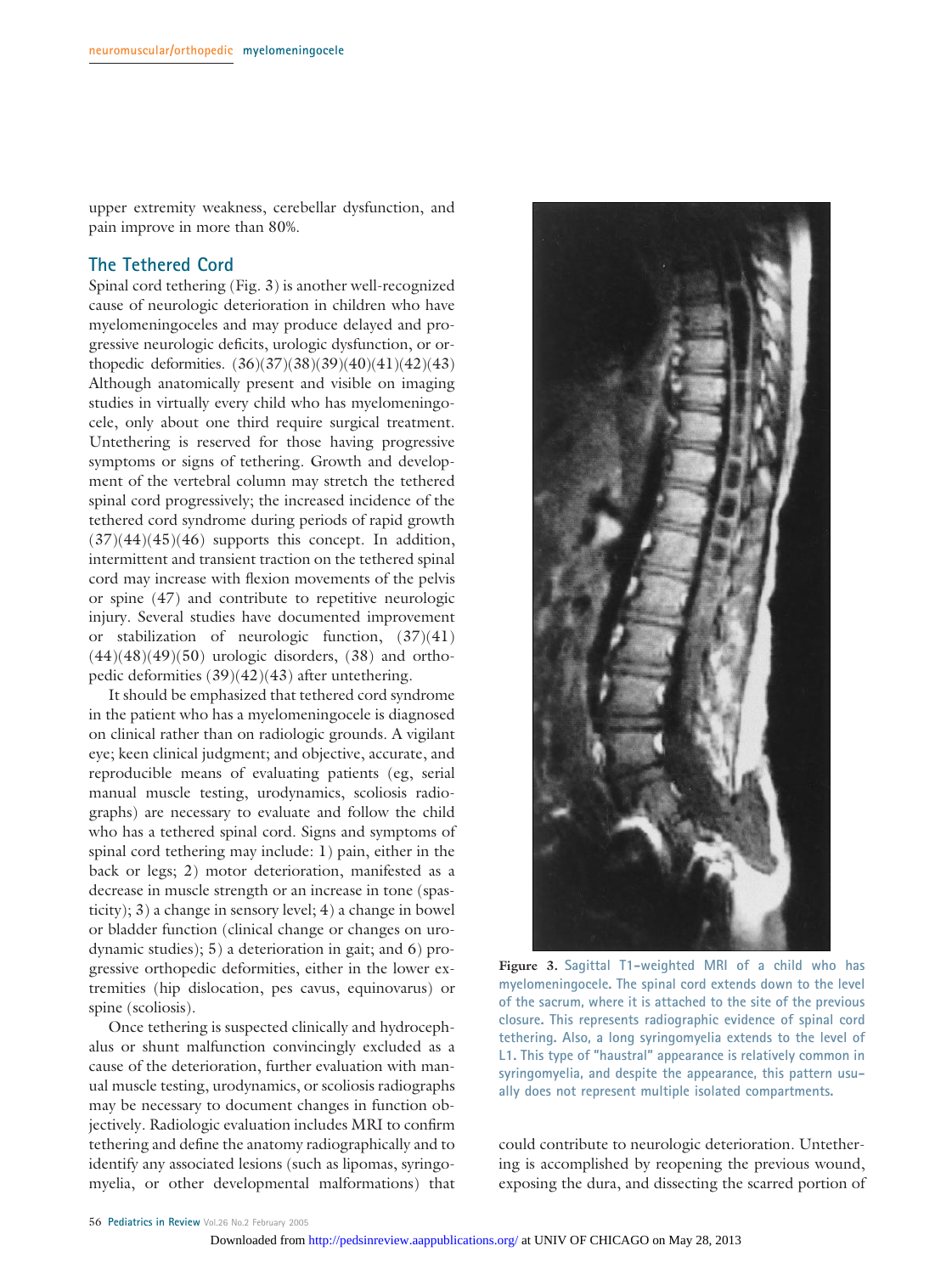the spinal cord (the myelomeningocele placode) from the overlying dural closure. The caudal end of the placode is inspected for tethering lesions because a few patients have an unrecognized (and previously untreated) thickened filum terminale that also can tether the spinal cord. Other associated tethering lesions identified on the preoperative MRI are repaired simultaneously.

### **Syringomyelia**

Syringomyelia represents a dilatation of the central canal of the spinal cord with CSF (Figs 2, 3). Syringomyelia is visible on MRI in up to 80% of patients who have myelomeningocele, (21)(51)(52)(53) but becomes symptomatic in only 2% to 5%. Common presenting features include upper extremity weakness or loss of function, back pain, scoliosis, and worsening spasticity or ascending motor loss in the lower extremities. Bowel and bladder dysfunction are unusual. The classic "dissociated sensory loss" (loss of pain or thermal sensation with preservation of proprioception) (34) is uncommon among these patients. Although syringomyelia and Chiari I malformation are recognized as causes of scoliosis in children who do not have myelomeningocele, the contribution of the Chiari II malformation or syringomyelia to scoliosis in children who have myelomeningocele is less clear because the genesis of scoliosis in this population is multifactorial and complex. Finally, extension of the syringomyelia into the brainstem (syringobulbia) can cause lower cranial nerve and brainstem dysfunction.

Because syringomyelia, like the Chiari II malformation and spinal cord tethering, is present in so many asymptomatic individuals who have myelomeningocele, its treatment is based largely on clinical symptoms and signs and requires considerable clinical judgment to determine which patients might benefit from treatment. Symptoms from syringomyelia may be caused by hydrocephalus or an unrecognized ventricular shunt malfunction (54)(55) and may resolve after shunt insertion or revision. In the absence of a shunt malfunction, the initial treatment of symptomatic syringomyelia in these patients is controversial. A Chiari decompression is recommended by some, based on the premise that restriction of dynamic CSF flow from the Chiari II malformation promotes or causes the syringomyelia. (56) However, this procedure may be less effective than direct shunt of the CSF within the syrinx to either the peritoneum or pleural cavity.

### **Conclusion**

The single greatest long-term neurosurgical problem for children who have myelomeningoceles is the maintenance of proper shunt function. Most shunt malfunctions can be managed by prompt and timely recognition of signs and symptoms. Particular heed should be paid to the patient's and parent's concerns, especially if they suggest that the present symptoms or signs are similar to those that accompanied previous shunt malfunctions. If primary care and other physicians can be educated about the signs and symptoms of shunt malfunction in this population and understand that the ventricular size on CT may not change in the face of shunt malfunction, we will have advanced the care of these children considerably. Finally, delayed neurologic deterioration in affected children is not simply the natural history of this disorder; in most cases, it is due to a treatable cause. Diligent multidisciplinary follow-up and prompt surgical management of symptomatic Chiari II malformation, spinal cord tethering, and syringomyelia can stabilize or improve the status of these patients. With further advances, the outlook for these children is ever more hopeful.

### **References**

**1.** Elwood JM, Little J, Elwood JH. Epidemiology and control of neural tube defects. *Monographs in Epidemiology and Biostatistics.* Volume 20. Oxford, England: University Press; 1992

**2.** Shurtleff DB, Lemire RJ. Epidemiology, etiologic factors, and prenatal diagnosis of open spinal dysraphism. *Neurosurg Clin North Am.* 1995;6:183–193

**3.** Scott JM, Wier DG, Molloy A, McPartlin J, Day L, Kirke P. Folic acid metabolism and mechanisms of neural tube defects. In: Bock GMJ, ed. *Neural Tube Defects.* CIBA Foundation Symposium Number 181. Chichester, England: John Wiley and Sons;1994: 180 –191

**4.** Kaufman BA, Terbrock A, Winters N, Ito J, Klosterman A, Park TS. Disbanding a multidisciplinary clinic: effects on the health care of myelomeningocele patients. *Pediatr Neurosurg.* 1994;21:36 – 44 **5.** Lorber J. Results of treatment of myelomeningocele. An analysis of 524 unselected cases, with special reference to possible selection for treatment. *Dev Med Child Neurol.* 1971;13:279 –303

**6.** McLone DG. Treatment of myelomeningocele: arguments against selection. In: Little JR, ed. *Clinical Neurosurgery.* Baltimore, Md: Williams and Wilkins; 1986:359 –370

**7.** McLone DG. Results of treatment of children born with a myelomeningocele. *Clin Neurosurg.* 1983;30:407– 412

**8.** Charney EB, Weller SC, Sutton LN, Bruce DA, Schut LB. Management of the newborn with myelomeningocele: time for a decision-making process. *Pediatrics*. 1985;75:58-64

**9.** Gross RH, Cox A, Tatyrek R, Pollay M, Barnes WA. Early management and decision making for the treatment of myelomeningocele. *Pediatrics.* 1983;72:450 – 457

**10.** Lorber J, Salfield S. Results of selective treatment of spina bifida cystica. *Arch Dis Child.* 1981;56:822– 830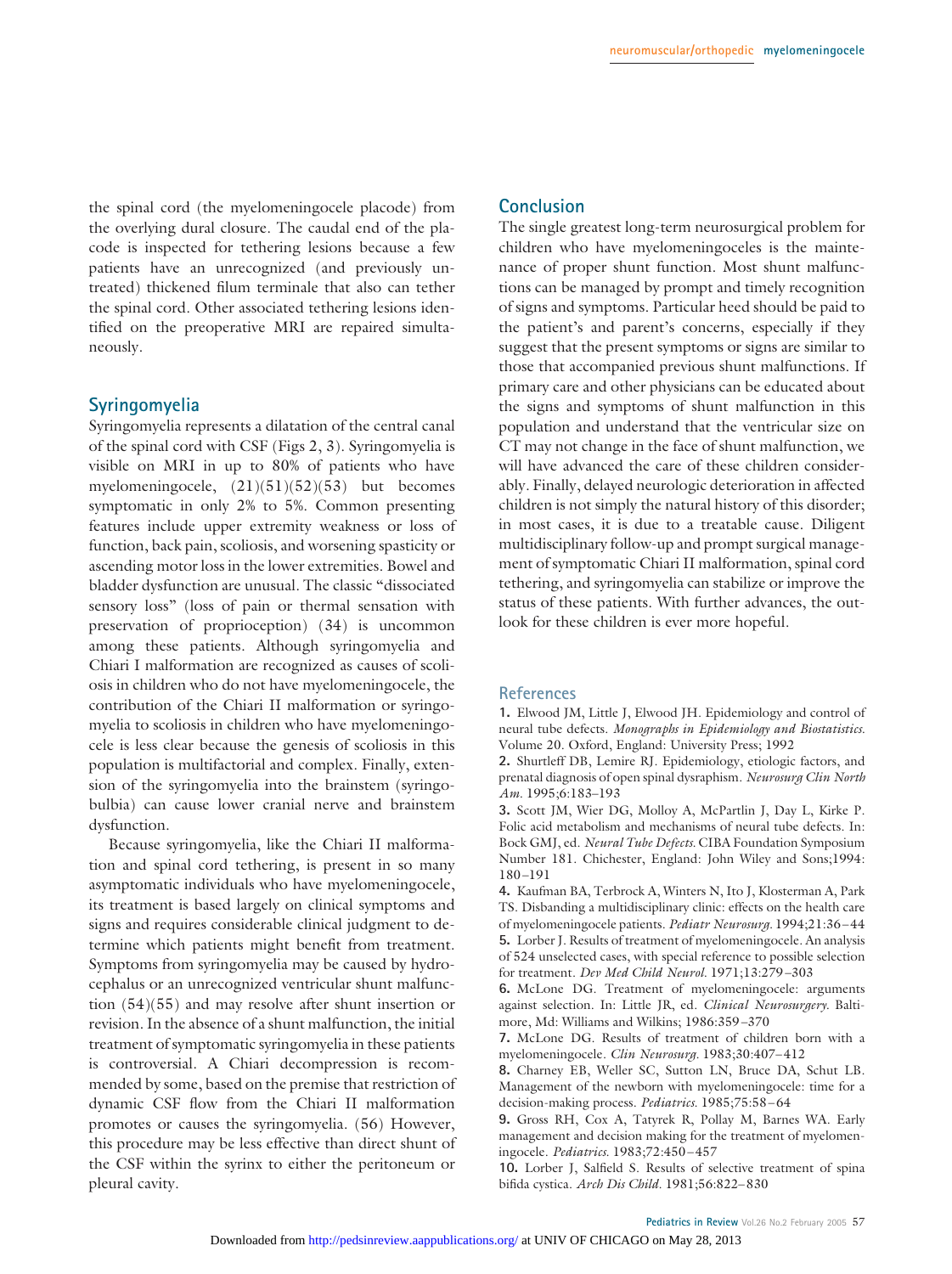**11.** McLone DG. Continuing concepts in the management of spina bifida. *Pediatr Neurosurg.* 1992;18:254 –256

**12.** Reigel DH, McLone DG. Myelomeningocele: operative treatment and results. In: Marlin AE, ed. *Concepts in Pediatric Neurosurgery.* Basel, Switzerland: S Karger; 1988:41–50

**13.** McLone DG, Dias L, Kaplan WE, Sommers MW. Concepts in the management of spina bifida. In: Humphreys RP, ed. *Concepts in Pediatric Neurosurgery.* Basel, Switzerland: S Karger; 1985:97–106 **14.** Hunt GM, Poulton A. Open spina bifida: a complete cohort reviewed 25 years after closure. *Dev Med Child Neurol.* 1995;37: 19 –29

**15.** Hunt GM. Open spina bifida: outcome for a complete cohort treated unselectively and followed into adulthood. *Dev Med Child Neurol.* 1990;32:108 –118

**16.** Bowman RM, McLone DG, Grant JA, Tomita T. Spina bifida outcome: a 25-year prospective. *Pediatr Neurosurg.* 2001;34: 114 –120

**17.** McLone DG, Czyzewski D, Raimondi AJ, et al. Central nervous system infections as a limiting factor in the intelligence of children born with myelomeningocele. *Pediatrics.* 1982;70: 338 –342

**18.** Shaffer J, Wolfe L, Freidrich W, et al. Developmental expectations: intelligence and fine motor skills. In: Shurtleff DB, ed. *Myelodysplasias and Extrophies*: *Significance, Prevention, and Treatment.* New York, NY: Grune and Stratton; 1986:359 –372

**19.** Soare PL, Raimondi AJ. Intellectual and perceptual motor characteristics of treated myelomeningocele children. *Am J Dis Child.* 1977;131:199 –204

**20.** Hunt GM, Holmes AE. Some factors relating to intelligence in treated children with spina bifida cystica. *Dev Med Child Neurol.* 1974;35(suppl):65–70

**21.** McLone DG. Myelomeningocele. In: Youmans JR, ed. *Neurological Surgery.* 4th ed. Philadelphia, Pa: WB Saunders; 1996: 843– 860

**22.** Fletcher JM, Francis DJ, Thompson NM, et al. Verbal and non-verbal skill discrepancies in hydrocephalic children. *J Clin Exp Neuropsychol.* 1992;14:593– 609

**23.** Findley TW, Agre JC, Habeck RV, Schmalz R, Birkebak RR, McNally MC. Ambulation in the adolescent with myelomeningocele: I. Early childhood predictors. *Arch Phys Med Rehab.* 1987;68: 518 –522

**24.** Swank M, Dias L. Myelomeningocele: a review of the orthopaedic aspects of 206 patients treated from birth with no selection criteria. *Dev Med Child Neurol.* 1992;34:1047–1052

**25.** Brinker MR, Rosenfeld SR, Feiwell E, Granger SP, Mitchell DC, Rice JC. Myelomeningocele at the sacral level. *J Bone Joint Surg.* 1994;76-A:1293–1300

**26.** Spindel MR, Bauer SB, Dyro FM, et al. The changing neurologic lesion in myelodysplasia. *JAMA.* 1987;258:1630 –1633

**27.** Pike JG, Berardinucci G, Hamburger B, Kiruluta G. The surgical management of urinary incontinence in myelodysplastic children. *J Pediatr Surg.* 1991;26:466 – 470

**28.** Rudy DC, Woodside JR. The incontinent myelodysplastic patient. *Urol Clin North Am.* 1991;18:295–308

**29.** Sandler AD, Worley G, Leroy EC, Stanley SD, Kalman S. Sexual function and erection capability among young men with spina bifida. *Dev Med Child Neurol.* 1996;38:823– 829

**30.** McLone DG, Naidich TP. Myelomeningocele: outcome and late complications. In: McLaurin RL, Schut L, Venes JL, Epstein F, eds. *Pediatric Neurosurgery.* Philadelphia, Pa: Saunders; 1989: 53–70

**31.** Steinbok P, Irvine B, Cochrane DD, Irwin BJ. Long-term outcome and complications of children born with meningomyelocele. *Child Nerv Syst.* 1992;8:92–96

**32.** Rekate HL. To shunt or not to shunt: hydrocephalus and dysraphism. *Clin Neurosurg.* 1984;32:593– 607

**33.** Pollack IF, Pang D, Kocoshis S, Putnam P. Neurogenic dysphagia resulting from Chiari malformations. *Neurosurg.* 1992;30: 709 –719

**34.** Oakes WJ. Chiari malformations, hydromyelia, syringomyelia. In: Wilkins RH, Rengachary SS, eds. *Neurosurgery.* New York, NY: McGraw-Hill; 1985:2102–2124

**35.** Gilbert JN, Rorke LB, James HE, Jones KL, Chernoff GF. The pathological basis for the failure of surgery to relieve the symptomatic Arnold-Chiari malformation. *Concepts Pediatr Neurosurg.* 1988;8:70 –75

**36.** Begeer JH, Meihuizen de Regt MJ, HogenEsch I, Ter Weeme CA, Moojt JJ, Vencken LM. Progressive neurological deficit in children with spina bifida aperta. *Zeit Kinderchir.* 1986;41(suppl 1):13–15

**37.** Tamaki N, Shirataki K, Kojima N, Shouse Y, Matsumoto S. Tethered cord syndrome of delayed onset following repair of myelomeningocele. *J Neurosurg.* 1988;69:393–398

**38.** Kaplan WE, McLone DG, Richards I. The urological manifestations of the tethered spinal cord. *J Urol.* 1988;140:1285–1288 **39.** McLone DG, Herman JM, Gabrieli AP, Dias L. Tethered cord

as a cause of scoliosis in children with a myelomeningocele. *Pediatr Neurosurg.* 1990 –91;16:8 –13

**40.** Vernet O, Farmer J-P, Houle A-M, Montes JL. Impact of urodynamic studies on the surgical management of spinal cord tethering. *J Neurosurg.* 1996;85:555–559

**41.** Herman JM, McLone DG, Storrs BB, Dauser RC. Analysis of 153 patients with myelomeningocele or spinal lipoma reoperated upon for a tethered cord. *Pediatr Neurosurg.* 1993;19:243–249

**42.** Reigel DH, Tchernoukha K, Bazmi B, Kortyna R, Rotenstein D. Change in spinal curvature following release of tethered spinal cord associated with spina bifida. *Pediatr Neurosurg.* 1994;20:  $30 - 42$ 

**43.** Rotenstein D, Reigel DH, Lucke JF. Growth of growth hormone-treated and nontreated children before and after tethered spinal cord release. *Pediatr Neurosurg.* 1996;24:237–241

**44.** Hendrick EB, Hoffman HJ, Humphreys RP. The tethered spinal cord. *Clin Neurosurg.* 1982;30:457– 463

**45.** Hoffman HJ. The tethered spinal cord. In: Holtzman R, Stein BM, eds. *The Tethered Spinal Cord.* New York, NY: Theime-Stratton; 1985:91–98

**46.** Moufarrij NA, Palmer JM, Hahn JF, Weinstein MA. Correlation between magnetic resonance imaging and surgical findings in the tethered spinal cord. *Neurosurg.* 1989;25:341–346

**47.** McLone DG, Naidich TP. The tethered spinal cord. In: McLaurin RL, Venes JL, Schut L, Epstein F, eds. *Pediatric Neurosurgery.* Philadelphia, Pa: WB Saunders; 1989:71–96

**48.** Bakker-Niezen SH, Walder HAD, Merx JL. The tethered spinal cord syndrome. *Zeit Kinderchir.* 1984;39(suppl 2):100 –103 **49.** Chaseling RW, Johnston IH, Besser M. Meningoceles and the tethered cord syndrome. *Child Nerv Syst.* 1985;1:105–108

**50.** Scott RM. Delayed deterioration in patients with spinal tethering syndromes. In: Holtzman R, Stein BM, eds. *The Tethered Spinal Cord.* New York, NY: Thieme-Stratton; 1985:116 –120

**51.** Cameron AH. The Arnold-Chiari and other neuro-anatomical malformations associated with spina bifida. *J Path Bact.* 1957;73: 195–211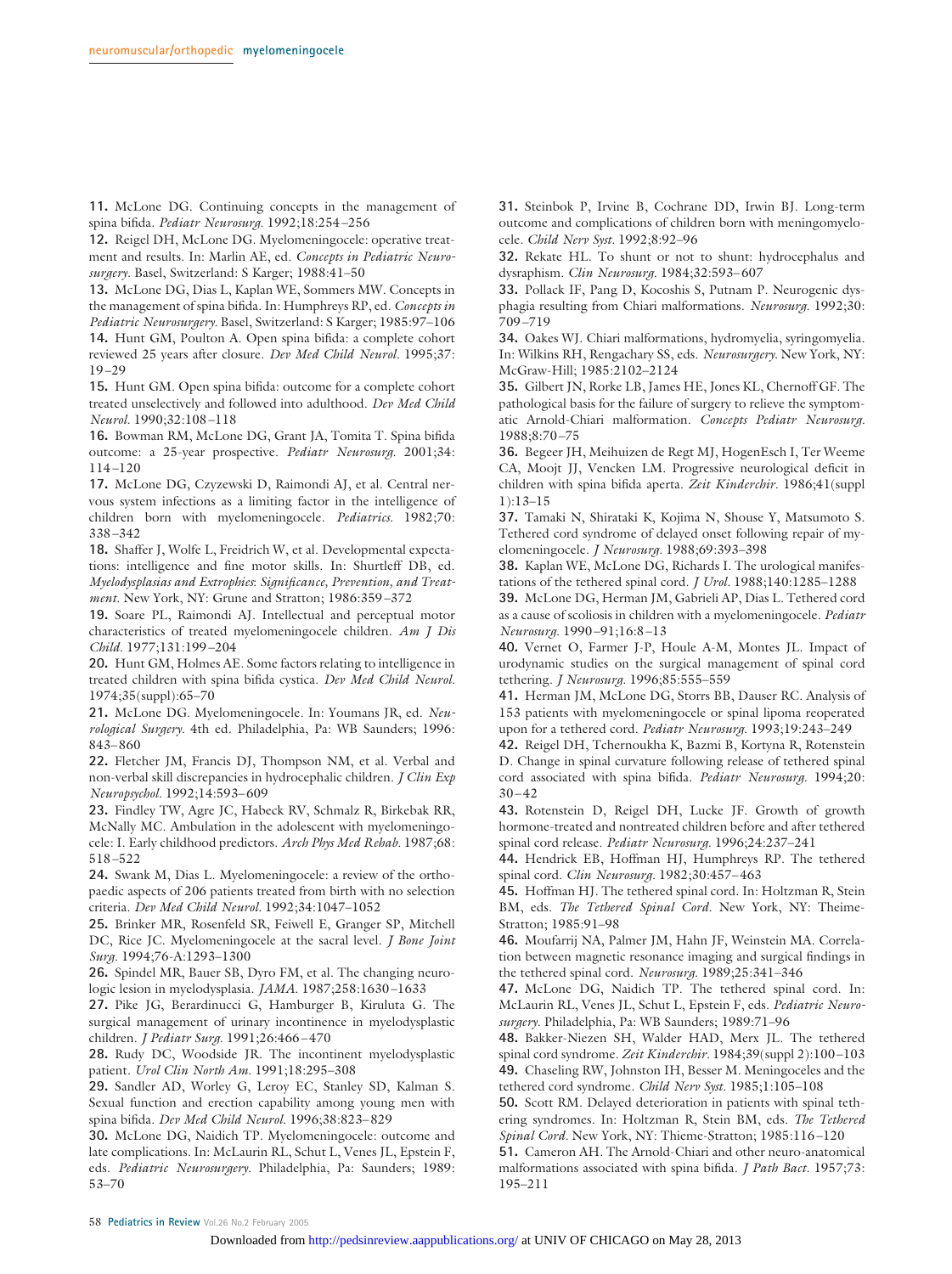**52.** Mackenzie NG, Emery JL. Deformities of the cervical cord in children with neurospinal dysraphism. *Dev Med Child Neurol.* 1971;13:59 – 67

**53.** La Marca F, Grant JA, Tomita T, McLone DG. Spinal lipomas in children: outcome of 270 procedures. *Pediatr Neurosurg.* 1997;  $26:8 - 16$ 

**54.** Hall PV, Campbell RL, Kalsbeck JE. Meningomyelocele and progressive hydromyelia. Progressive paresia in myelodysplasia. *J Neurosurg.* 1975;43:457– 463

**55.** Hall P, Lindseth R, Campbell R, Kalsbeck JE, Desousa A. Scoliosis and hydrocephalus in myelocele patients. The effects of ventricular shunting. *J Neurosurg.* 1979;50:174 –178

**56.** Oldfield EH, Muraszko K, Shawker TH, et al. Pathophysiology of syringomyelia associated with Chiari I malformation of the cerebellar tonsils. Implications for diagnosis and treatment. *J Neurosurg.* 1994;80:3–15

### **Commentary**

Orthopedic problems associated with myelomeningocele involve the spine and lower extremities. The incidence and severity of orthopedic problems depends on the level of involvement of myelomeningocele. Children who have thoracic level myelomeningocele are likely to develop significant spinal and lower extremity deformity compared with a child who has sacral level involvement and is unlikely to have spinal deformity with little lower extremity involvement other than foot deformity and weakness.

Hypotrophic or absent posterior elements of the spine (spinous process, interspinous ligaments, lamina, and facet joints) are inherent in myelomeningocele. This anatomic defect can lead to abnormal kyphosis in the normally lordotic lumbar spine. The kyphosis may be present at birth and progress during the first few postnatal years. Brace treatment is of little value and may contribute to soft-tissue ulceration over the prominent kyphosis. Severe kyphosis may make sitting impossible without using the hands for balance, which is functionally limiting. Treatment of progressive rigid kyphosis is surgical, usually involving resection of vertebrae and placement of spinal rods.

Scoliosis also is common, especially in children who have thoracic myelomeningocele. Bracing is of questionable value and may decrease mobility and pulmonary function. Curves greater than 50 degrees may require surgical fusion. Any significant spinal deformity in a low lumbar myelomeningocele, new onset of back pain, or quickly progressive spinal deformity may be red flags for an underlying change in the neural elements such as an Arnold-Chiari, syrinx, or tethered cord and may warrant MRI of the entire spine.

The potential for independent ambulation is related closely to the level of involvement. Traditional teaching is that independent ambulation is possible if the quadriceps are strong (L3 or L4 level myelomeningocele). Long-term studies suggest that ambulation usually degenerates over a lifetime because the individual's muscle strength does not keep up with increasing body size, and neurologic deterioration is possible. Bracing often is helpful. For example, for a child who has weak quadriceps, a knee-ankle-foot orthosis helps the knee remain straight and bear weight during ambulation, often with the use of a walker. Contractures of the hips, knees, and ankles are common and require vigilant therapy, positioning and braces, and at times, surgery.

Hip dislocations are common in children who have thoracic and high lumbar myelomeningoceles. In general, the orthopedic community has moved away from aggressive surgical relocation of hips in children who have myelomeningoceles because dislocated hips are not painful and do not limit ambulation or general function. Knee pain is common and often unexplained, although it is believed to be due to abnormal forces during ambulation resulting from muscle imbalance and a Trendelenburg gait.

Feet tend to go into equinus, although a variety of deformities are common. A goal of orthopedic treatment is a braceable, plantigrade foot. Foot infections are particularly reticent to care and may lead to an amputation. Because the feet are insensate, particular care must be taken to recognize the early development of ulcers or skin breakdown, which occur frequently.

*David L. Skaggs, MD Editorial Board*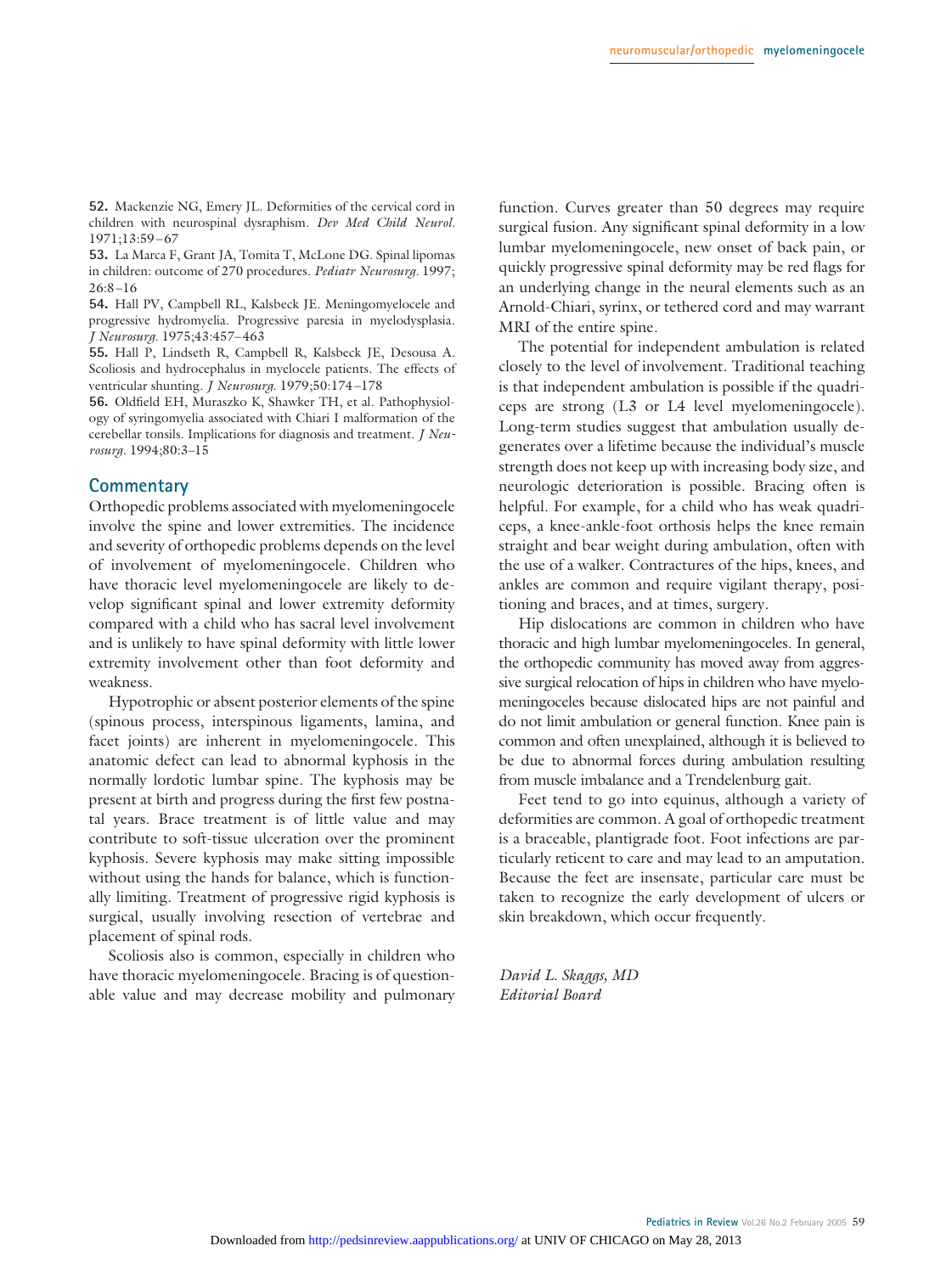# **PIR Quiz Quiz also available online at www.pedsinreview.org.**

- **5. Intelligence is normal (IQ, >80) in 75% of children who have myelomeningocele and does not appear to be affected by the presence or absence of hydrocephalus. Of this group, a learning disability (usually nonverbal) will be present in:**
	- **A. 15%.**
	- **B. 30%.**
	- **C. 45%.**
	- **D. 60%.**
	- **E. 75%.**
- **6. A 2-year-old boy who has myelomeningocele develops symptoms of difficult swallowing, inspiratory stridor, and a hoarse cry. These symptoms are most consistent with a diagnosis of:**
	- **A. Chiari II malformation.**
	- **B. The natural history of the disorder.**
	- **C. Shunt malfunction.**
	- **D. Spinal cord tethering.**
	- **E. Syringomyelia.**
- **7. A 9-year-old girl who has myelomeningocele describes new symptoms of bladder incontinence, deteriorating gait, and scoliosis. These symptoms are most consistent with a diagnosis of:**
	- **A. Chiari II malformation.**
	- **B. The natural history of the disorder.**
	- **C. Shunt malfunction.**
	- **D. Spinal cord tethering.**
	- **E. Syringomyelia.**
- **8. A 13-year-old boy who has myelomeningocele complains that he cannot play baseball as well as he did last year. His arms are "stiff," but his hands feel "weak." These symptoms are most consistent with a diagnosis of:**
	- **A. Chiari II malformation.**
	- **B. The natural history of the disorder.**
	- **C. Shunt malfunction.**
	- **D. Spinal cord tethering.**
	- **E. Syringomyelia.**
- **9. A 10-year-old girl who has myelomeningocele always has been a good student. Her latest report card shows declining grades, poor handwriting, and behavioral changes. These symptoms are most consistent with a diagnosis of:**
	- **A. Chiari II malformation.**
	- **B. The natural history of the disorder.**
	- **C. Shunt malfunction.**
	- **D. Spinal cord tethering.**
	- **E. Syringomyelia.**